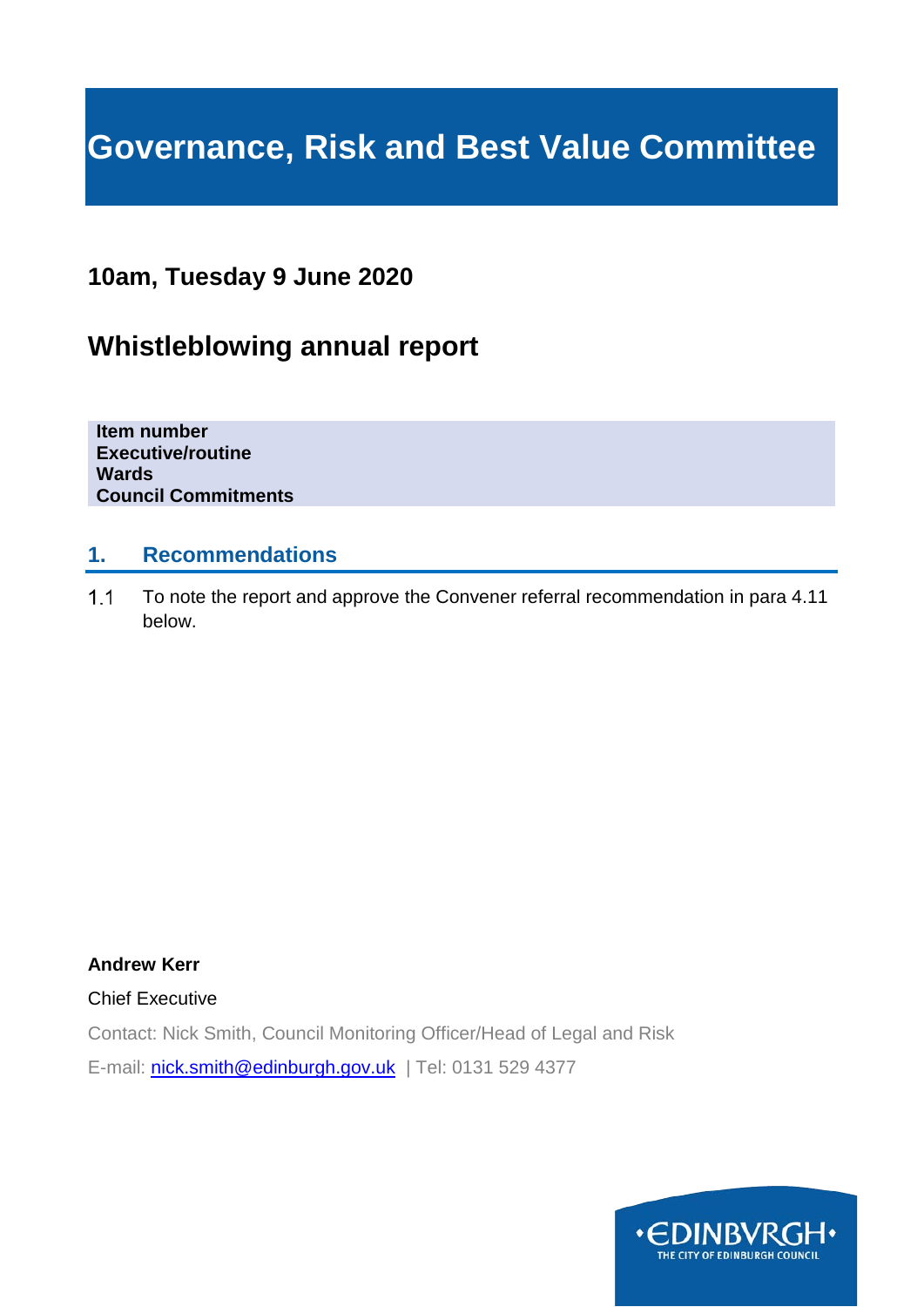# **Whistleblowing annual report**

# **2. Executive Summary**

2.1 This report covers the fifth full year of operation of the Council's whistleblowing service for the period 1 January – 31 December 2019.

### **3. Background**

- 3.1 The Council's whistleblowing service, including telephone, email and online reporting; disclosure management; investigations and training continues to be provided by an independent company, currently Safecall Limited.
- 3.2 The Council's Whistleblowing policy (section 4.3.2) requires that annual summary reports on whistleblowing activity are presented to the Governance, Risk and Best Value Committee.

### **4. Main report**

#### **Disclosures**

- 4.1 During the reporting period Safecall received 20 disclosures, a reduction on the 26 reported in the previous year. The total number of disclosures received in 2019 remains below the average for Safecall's client base of approximately 1 per 500 employees per annum.
- 4.2 As will be noted from the statistics, one of the disclosures received was categorised major/significant by Safecall, with another still to be determined.

| Category                        | Number of disclosures |
|---------------------------------|-----------------------|
| Major/significant disclosures   |                       |
| Minor/operational disclosures   | 17                    |
| Category still to be determined |                       |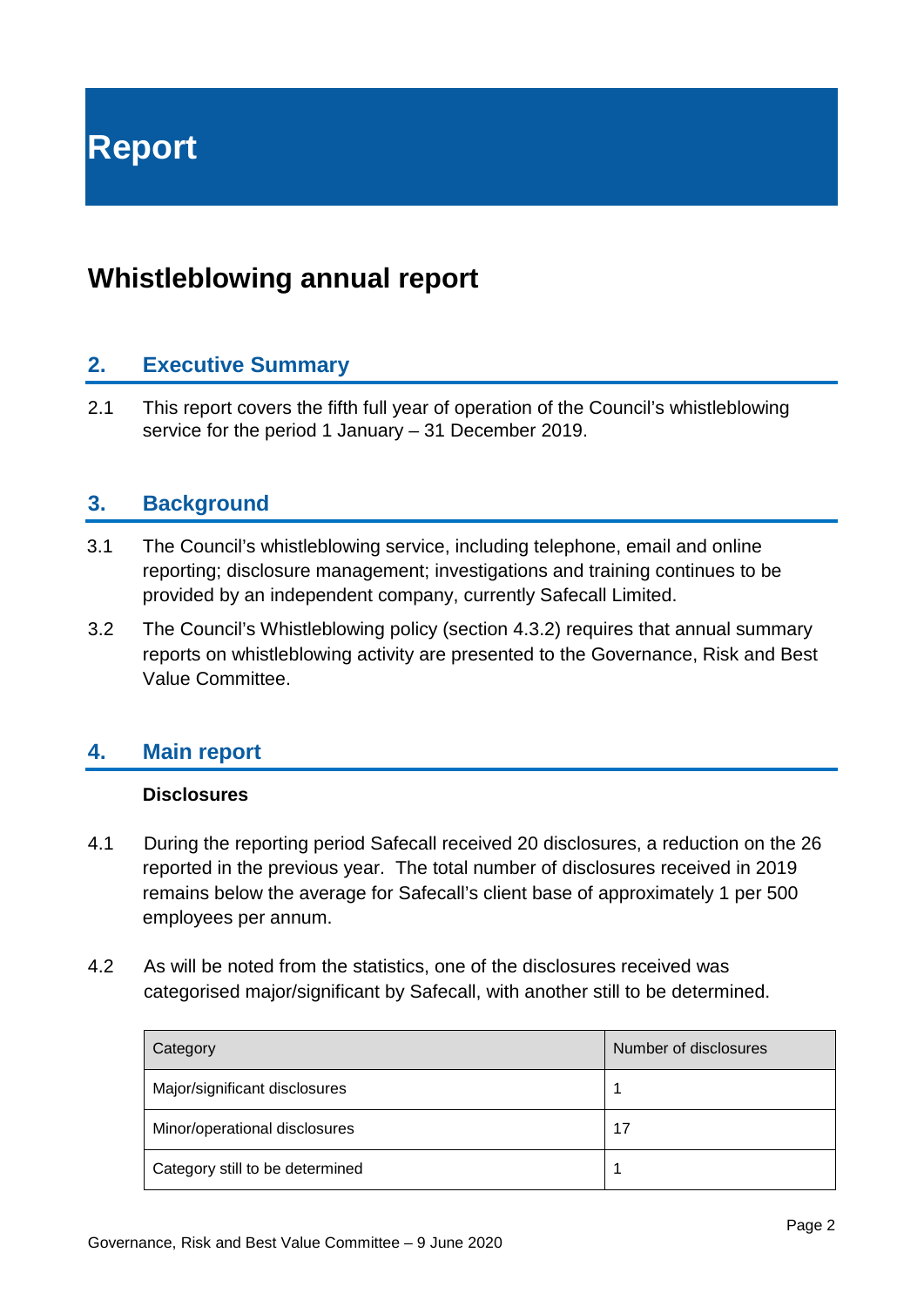Non-qualifying disclosures 1

#### **Investigations**

- 4.3 Twenty investigations (relating to twenty-six disclosures) were completed during the reporting period with outcomes and management action reported quarterly to the Governance, Risk and Best Value Committee.
- 4.4 Fourteen investigations, relating to fifteen disclosures, are ongoing and will be reported to the Governance, Risk and Best Value Committee on completion.
- 4.5 One report did not quality as a disclosure under the Whistleblowing Policy but the Whistleblowing Team ensured that appropriate checks were carried out to establish the issue raised was not one of concern.
- 4.6 Recommendations that have resulted from investigations have led to amendments to policy, improvements to procedures and processes, the development of best practice and improved service delivery. Examples include: improved fire risk assessment procedures for care homes and review and improvements to 'driving for the Council' policy, monitoring and guidance.
- 4.7 Where the service provider has an open line of communication with the whistleblower, feedback on the outcome of an investigation has been provided. Where this has not been possible, information has been recorded for dissemination to the whistleblower should they make further contact.

#### **Whistleblowing Services Contract**

4.8 The contract for the independent service provider ended on 11 May 2020. A full reprocurement process was undertaken, with Safecall Limited being awarded the contract by the Chief Executive under delegated authority provisions.

#### **Policy Review**

- 4.9 Annual review of the Whistleblowing Policy was scheduled for the Policy and Sustainability Committee meeting on 2 June 2020. This will be rescheduled when Trade Union consultation has been possible.
- 4.10 A workshop to discuss contractual and operational arrangements was held on 23 October 2019, with Governance, Risk and Best Value committee members present, and number of improvements were proposed, including: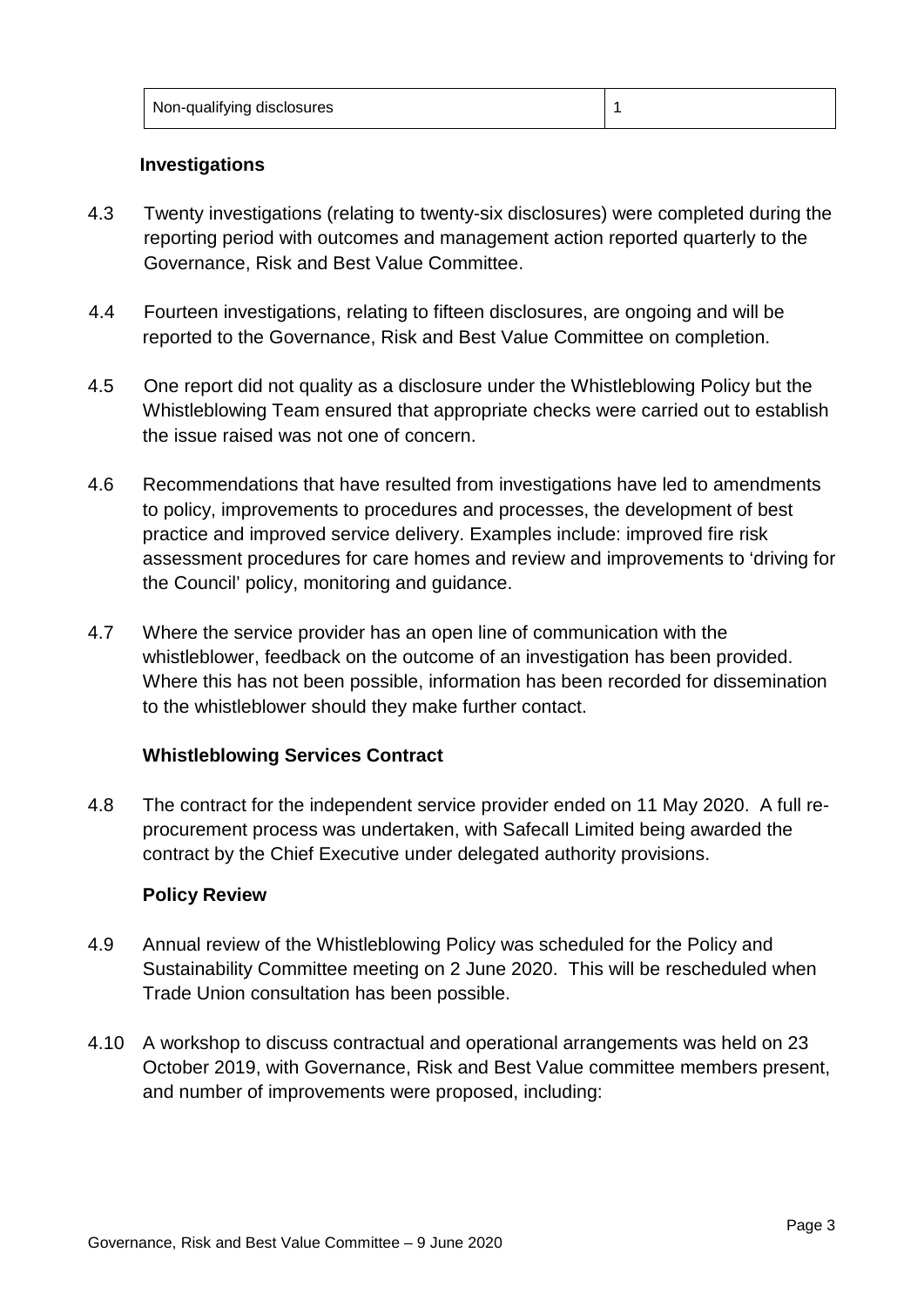- 4.10.1 the introduction of final closure reports to Committee on all major investigations, outlining the actions taken to address the recommendations in reports;
- 4.10.2 the introduction of additional process steps to clarify responsibilities and decision making;
- 4.10.3 additional guidance for whistleblowers up front on the level of feedback that can be expected on the outcome of investigations; and
- 4.10.4 amendments to the Whistleblowing policy to reflect the above.
- 4.11 Further to the workshop it is also recommended that the details of all major investigations shared with GRBV will also be referred to the Committee Convener responsible for the relevant service for their information and scrutiny.

### **5. Next Steps**

- 5.1 Operational arrangements will be reviewed as part of the implementation of the new service provider contract.
- 5.2 The policy will be amended to reflect the improvements outlined at 4.10 and presented to the Policy and Sustainability Committee for approval in due course..

### **6. Financial impact**

- 6.1 The cost of the whistleblowing service for the year 1 January to 31 December 2019 was £18,900 (exclusive of VAT).
- 6.2 Investigation costs for the same period totalled £4,614.60 (exclusive of VAT).

# **7. Stakeholder/Community Impact**

- 7.1 The whistleblowing policy was developed and agreed in order to complement management reporting arrangements and to ensure all matters at the Council are fully transparent and officers are accountable.
- 7.2 The aim of the policy and the appointment of an independent service provider is to empower employees to report suspected wrongdoing as early as possible in the knowledge that their concerns will be taken seriously and investigated appropriately; that they will be protected from victimisation and other forms of detriment; and that their confidentiality will be maintained.
- 7.3 The whistleblowing policy, and subsequent reviews, have been consulted on with the trades unions to secure a local agreement.